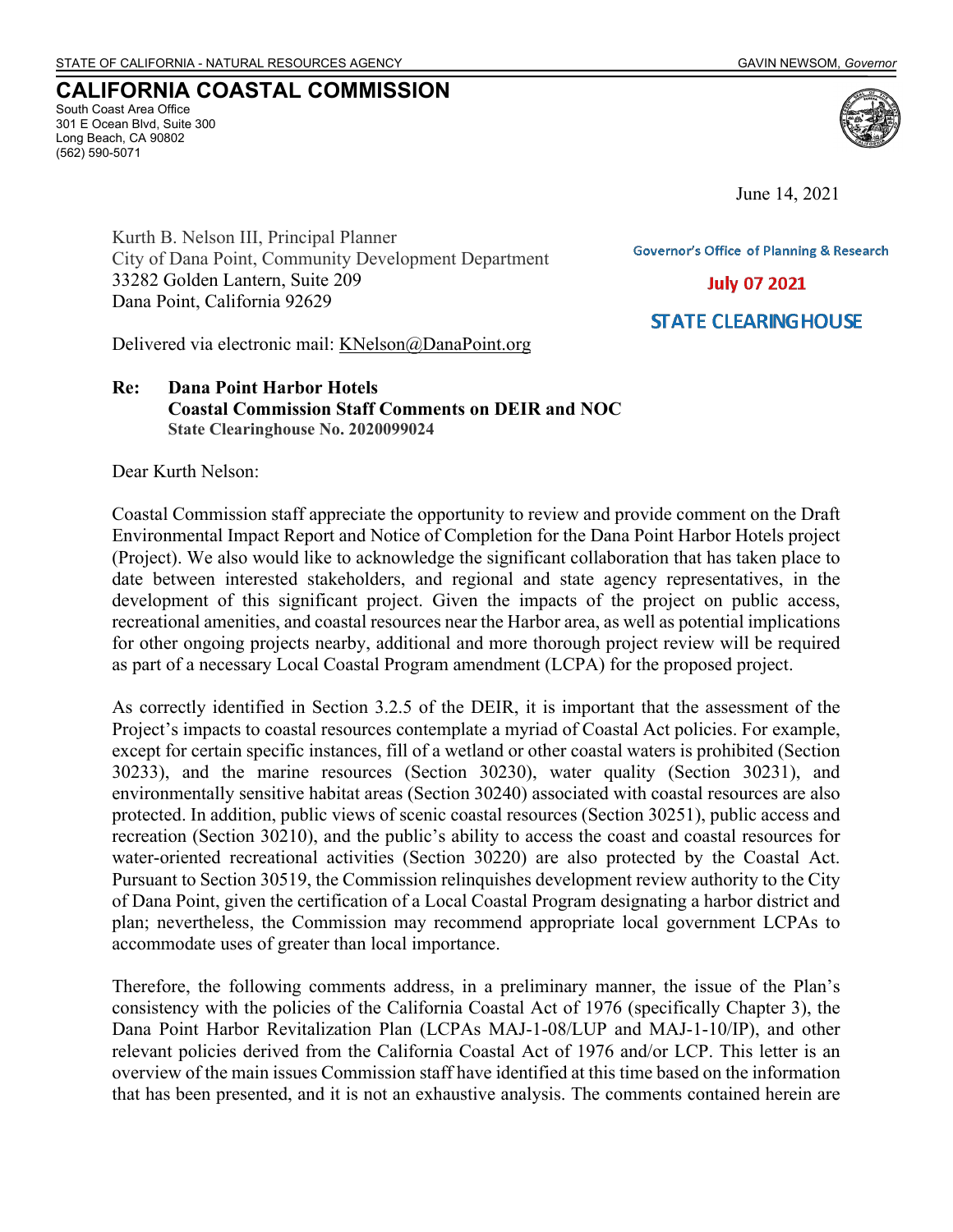preliminary in nature, and those of Coastal Commission staff only, and should not be construed as representing the official opinion of the Coastal Commissioners.

# **Comments:**

# 1.) Project Description and Architectural Considerations

The project site measures roughly 10 acres and includes development nearly within the entirety of Planning Area 3. Planning Areas 2 and 4 are only tangentially connected to the proposed project. Within the site of development, the existing Dana Point Marina Inn will be demolished along with two PA3 boater service buildings and parking areas. In their place, two new hotels—the Dana Point Surf Lodge and the Dana House Hotel—will be constructed.

The Surf Lodge is expected to be a four-story, 56,896 sq. ft. structure providing 139 lowercost guest rooms and associated amenities. There would be no direct access to boating activities from this hotel. On the other hand, the Dana House Hotel is anticipated to be a four-story, 125,026 sq. ft. structure that includes 130 market-rate guest rooms, underground parking, and direct access on the podium level to a new sq. ft. boater service facility containing 3,800 sq. ft. of ancillary space for boaters and 3,000 sq. ft. of meeting space/marina office. Dana House Hotel will also see landscaping and pedestrian improvements connecting it directly to the adjacent Festival Plaza and Pedestrian Promenade along the East Cove Marina bulkhead. Surf Lodge will enjoy improvements to Island Way and Dana Point Harbor Dr to the west.

While the improvement is allowed and encouraged per Policy 5.2.1-1 of the Dana Point Harbor Revitalization Land Use Plan (LUP), the anticipated project differs greatly from the original plans. Per the LUP description on Page I-5.3, proposed would have been an entirely low-cost replacement hotel with 220 rooms, 2750 sq. ft. restaurant, 12,000 sq. ft. special function/meeting space, 500 sq. ft. retail, and 1500 sq. ft. gym/pool/outdoor amenities. Furthermore, Policy 5.2.1-2 requires a LCPA in the case that this plan is not realized. In Section 3.4 of the DEIR, it is acknowledged that a LCPA was submitted to the Commission on August 10, 2020 due to substantial differences in several architectural tenets from those established in Policies 5.2.1 of the LUP. In the LCPA submission, there is a general comparison between the scope of the currently proposed project and that which is laid out on Page I-5.3 of the LUP. To further address discrepancies stemming from specific LUP policies, especially Policies 5.2.1, the DEIR includes Table 4.9.C for consistency analysis. However, some important policies are missing or are incorrect. Therefore, please include the following LUP policies in Table 4.9.C (or further explanation in Section 3.3) of the DEIR to determine consistency:

- Policy 5.2.1-4: Conference and recreational facilities for the hotel complex will be replaced and/or remodeled per the description on Page I-5.3.
- Policy 5.2.1-5: Up to 20% of the total number of rooms would be offered "with" guess amenities in addition to a bedroom, that include a living area, dining room, kitchen, clothes washers and dryers."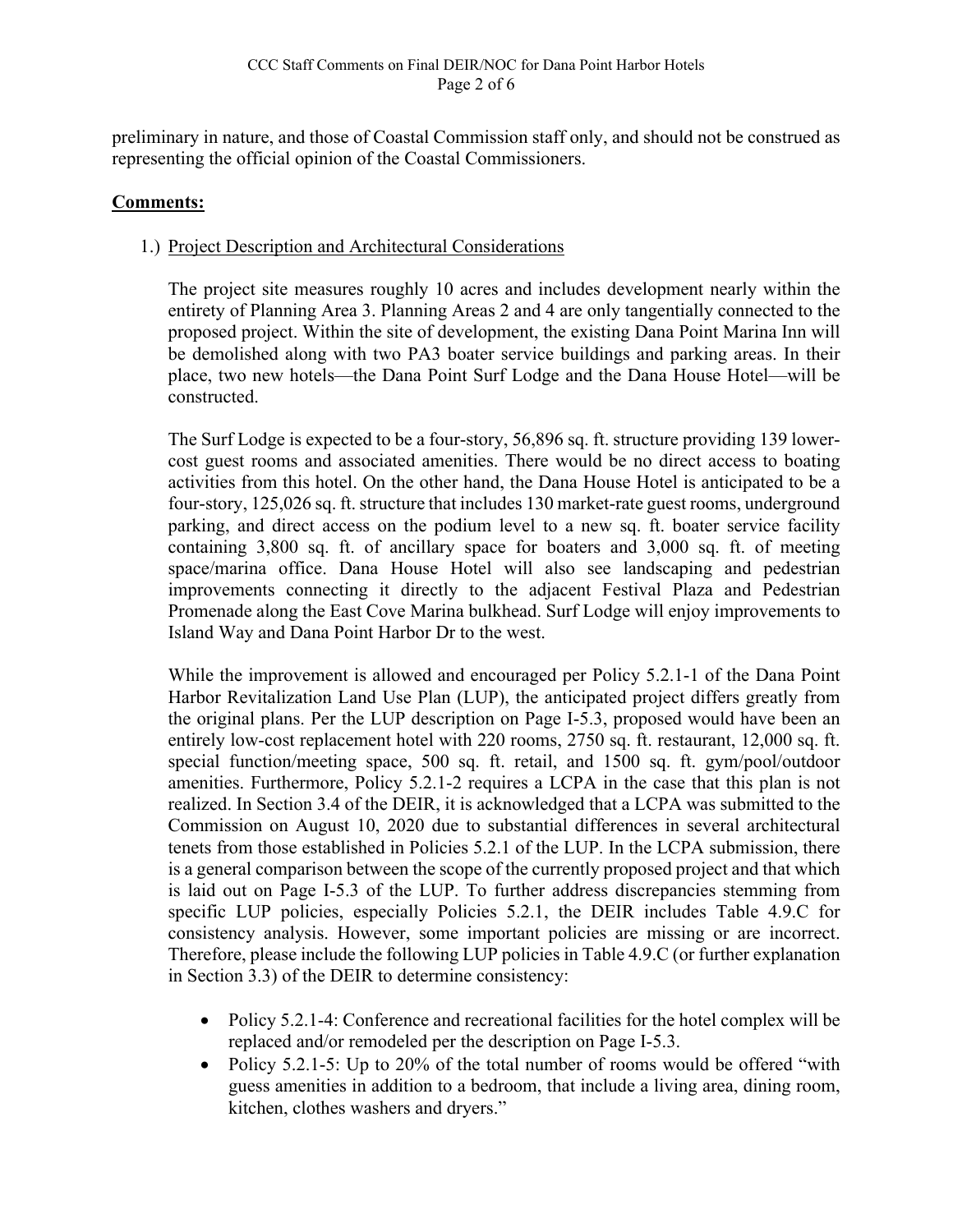- Policy 5.2.1-6: Hotel rooms may be connected or adjoined to form multiple bedroom suites.
- Policy 5.2.1-7: Hotel rooms shall incorporate private decks or balconies fronting the Harbor and ocean whenever feasible.
- Policy 5.2.1-8: The design of the hotel will be compatible with the California Coastal design theme of the Commercial Core area and will be terraced to maximize public views.
- Policy 5.2.1-9: The hotel building design will provide adequate guest and boater parking, and will maintain convenient access for boaters.
- Policy 5.2.1-10: A parking deck with access directly from Dana Point Harbor Dr, Casitas Pl, or the Commercial Core area to the hotel will be considered so as to separate main guest entrances from service/delivery functions.
- Policy 5.2.1-11: All future facilities providing overnight accommodations will be located in PA3.

Please also make sure that this analysis is included in the LCPA prior to implementation of the project as proposed.

2.) Overnight Accommodations

Based on Section 3.3 of the DEIR, there is particular concern that there would be a reduction in lower-cost overnight visitor accommodations. The amount of lower-cost guest rooms currently proposed is nearly half of the original figure cited in the LUP. This issue is somewhat addressed in the consistency analysis found in Table 4.9.C of the DEIR. To mitigate against loss of lower-cost overnight visitor accommodation, it is stated that "all 136 [Marina Inn] shall be replaced in the [same] area… with units that are of equal or lower cost than the existing lower cost units to be demolished" and that "additional lower cost overnight accommodations or amenities above the 136 rooms may be required." Despite the DEIR's findings of consistent mitigation, the proposed allotment of 139 lower-cost units will be proportionately lower than before, and it is still lower than the 220 units previously projected in the LUP.

In furtherance of Section 30213 of the Coastal Act, Commission staff thus strongly urge the Project to adopt either of the following two alternatives:

a.) Lower-Cost Room Provision. Where feasible, the applicant would ensure that 25% of the total stock of market-rate and/or high-cost units proposed will be low-cost, either through the conversion of the proposed units or the construction of additional units. While there are no current requirements in the DPHRP or broader Dana Point LCP that necessitate this provision, such a provision, or a similar low-cost room provision, is consistent with past Commission actions, namely Redondo Beach LCPA 2-08, Newport Beach LCPA 1-07, and San Buenaventura LCPA 1-08 and 2-08. Statewide, there are numerous other examples of hotel developments conditioned to mitigate for both the loss of low-cost units and their replacement with high-cost units in a similar manner. Before implementation of the project, the applicant will concur with the City as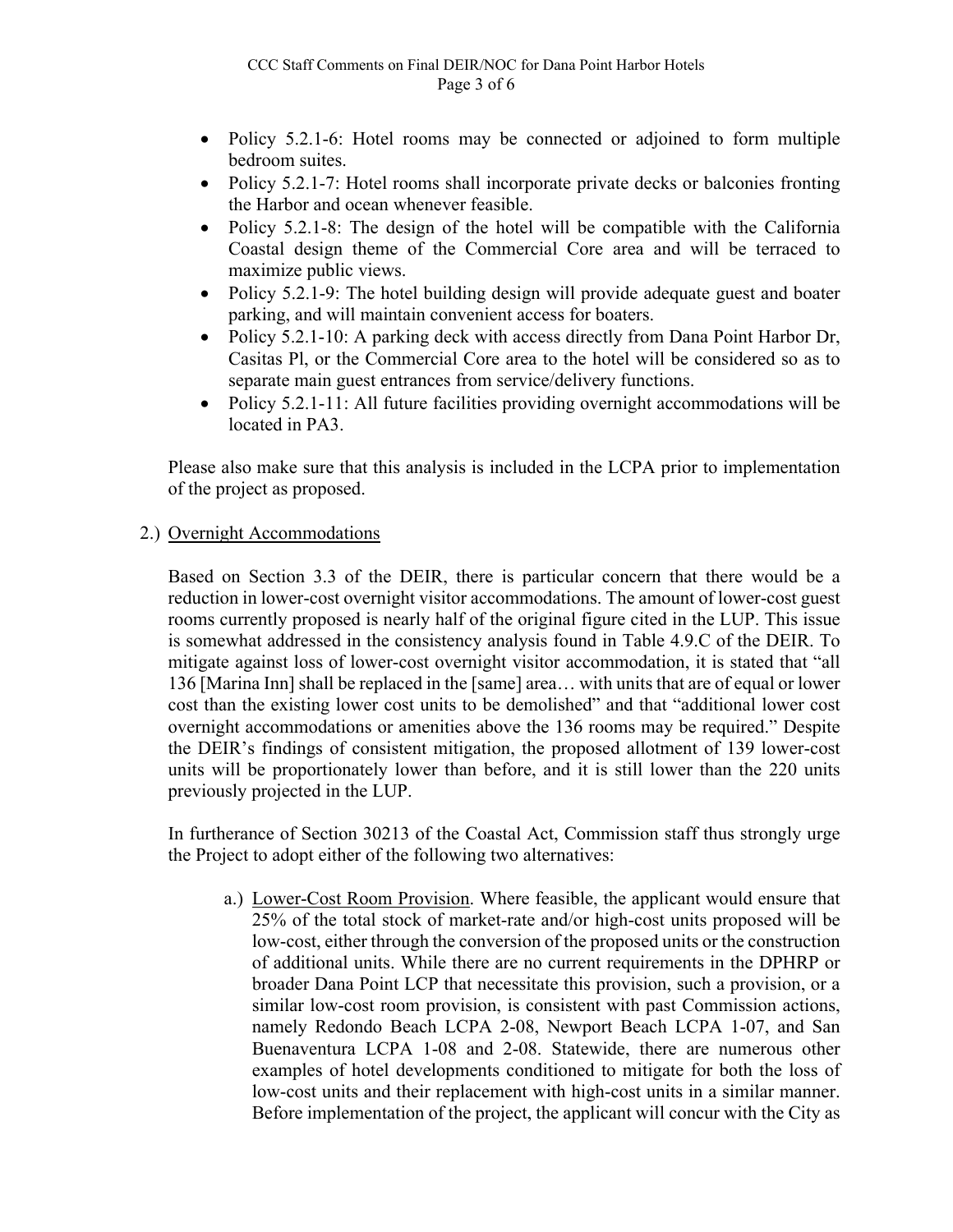### CCC Staff Comments on Final DEIR/NOC for Dana Point Harbor Hotels Page 4 of 6

to feasibility and execution of this provision, and the two parties will agree on a location for these additional units within the project site.

b.) In-Lieu Mitigation Fee. To ensure that overnight accommodations are available at a range of price points in the Coastal Zone, the applicant, and all other successors and assigns, would submit an in-lieu mitigation fee of \$100,000 for each of high-cost rooms constructed, for 25% of the quantity of such high-cost rooms constructed, and adjusted per the Consumer Price Index (CPI), to be paid prior to the issuance of the of the Certificate of Occupancy for the hotel, or within 3 years of approval, whichever is sooner, and ensure that the funds will be directed toward the State Coastal Conservancy, to support expanding availability of lower-cost overnight visitor accommodations in the Coastal Zone. The preferred use of the in-lieu fee is for the additional provision of lowcost accommodations in Dana Point. As a result, the proposed development would increase the amount of visitor-serving opportunities in the Coastal Zone and also contribute toward providing lower-cost accommodations where not feasible on-site.

In recent years the Commission has found that provision of an in-lieu fee does not result in tangible lower cost rooms in the same way as new on-site lower cost components of a highcost or mixed-cost hotel development, and therefore encourages development of on-site lower cost rooms whenever possible.

## 3.) Public Access and Recreational Facilities

Similarly, adequate access to day use and recreational facilities is paramount to ensure the public enjoyment of the coastal resources within the project site. The project proposes to demolish two existing boater service facilities along the southern edge of Planning Area 3, to be replaced with an underground facility on the podium level of the Dana House Hotel, with direct access to nearby boat slips. Section 4.12.3.4 of the DEIR claims that "parking for boater service facilities and designated boater parking will also be required as part of the proposed project."

In accordance with LUP Policy 4.1.1-5, boater serving facilities will be rehabilitated and relocated closer to Planning Area 2, which is designated Day Use Commercial (DUC). However, of concern is that recreational facilities will not be fully accessible to the public in the same manner as before, as directed by LUP Policy 6.1.1-3. If the project is implemented, the marina offices and the dry boat storage space will no longer be standalone and above-ground, which may deter some day users. In addition, members of the public will park in a covered and gated parking structure, as opposed to surface parking, and it is ambiguous in the DEIR if it would be paid or free of charge. Lastly, the location of the of the proposed boater serving facility may particularly encumber visitors of the Surf Lodge, whom would be at a greater distance. Consequently, it is important to include additional description in the DEIR regarding public access, expressly as it relates to the newly proposed recreational facility and any potential impacts to ancillary boating use as established in Section 30224 of the Coastal Act. Operating hours and fee schedules for boat and slip rentals, as well as pricing for parking, if any, would be particularly helpful.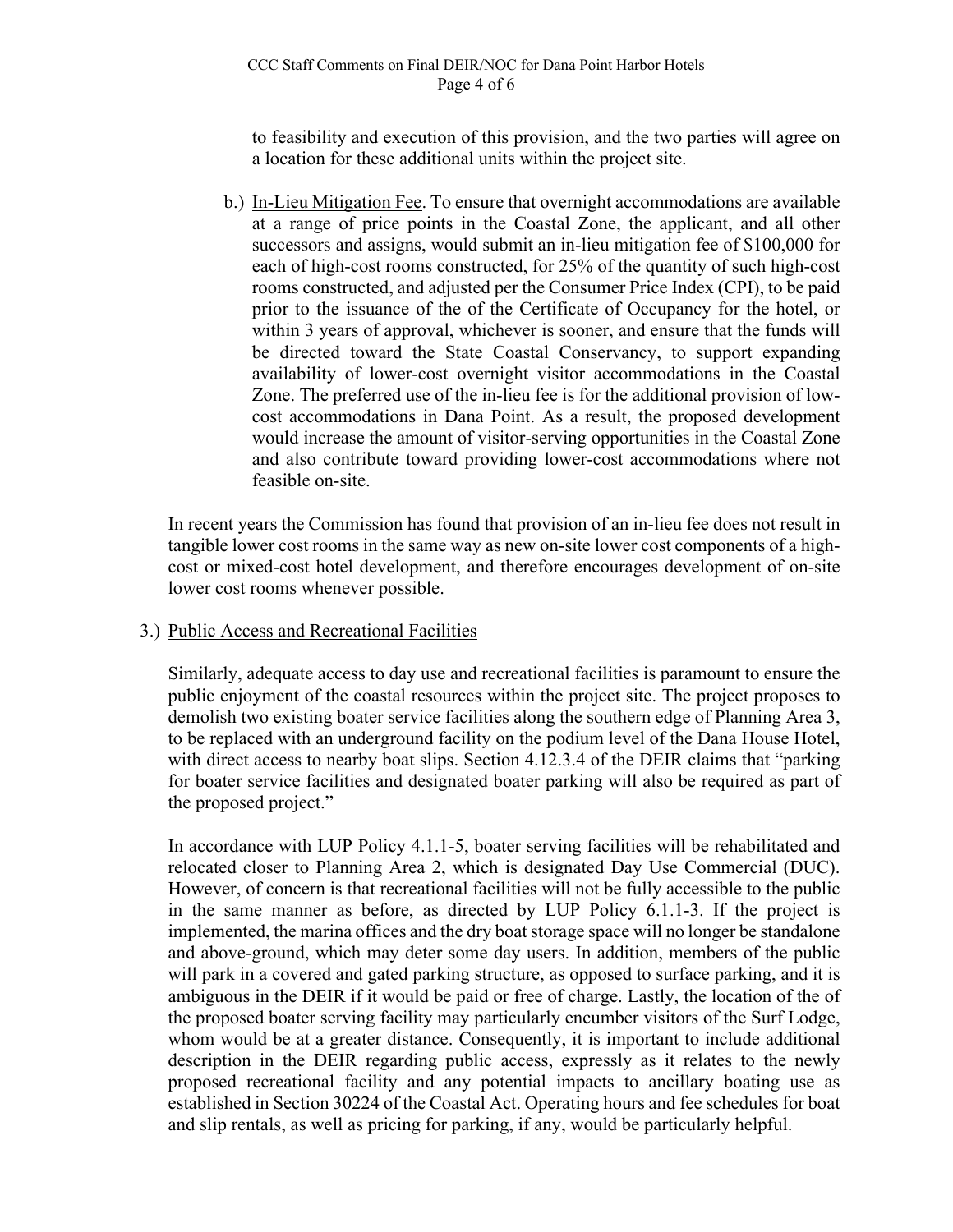# 4.) Transportation and Mobility

The DEIR references Appendix L, PA 3 Parking Assessment, and Appendix K, Traffic Impact Analysis. Appendix L mentions that parking will likely be in short supply during periods of high demand, and that the number of proposed parking spaces is not adequate, except when considered under a "shared parking analysis." Page 4.12-16 of the DEIR corroborates these findings, confirming that during an anticipated "worst-case scenario," where hotel and convention hall occupancy would be 100%, there are only 19 surplus parking spaces across the entire project area. The analysis does not consider boater parking beyond the 178 dedicated access-controlled parking spaces required for the new boater service facility. Low parking vacancy rates may potentially impact public access and mobility within the harbor area, especially during the weekends when visitors from other locales utilize these ancillary facilities and infrastructure capacity is strained. Thus, the finding that "impacts would be less than significant, and no mitigation is required" in providing adequate parking may not be correct or complete.

Likewise, in echoing comments made by Caltrans, Commission staff find that a discussion of general transportation safety improvements, especially for bicyclists and pedestrians, is important to include as part of Appendix K, as stipulated in Coastal Act Sections 30220- 224, 30233, 30234, 30250, 30252, and 30255.

As a result, please discuss transportation improvements within the context of LUP Policies 6.2.3, 6.2.4, 6.2.5, 6.3.1, and IP Policies 6.5 and 14.2, and others that are not currently described in Table 4.9.C under the consistency analysis. Continued coordination with Caltrans and Orange County Transportation Authority (OCTA) is encouraged in order to enhance multimodal transportation availability and increasingly further the project's transportation and mobility strategies to correspond to Coastal Act Section 30252 and the DPHRP.

# 5.) Environmental Impacts

Please make sure that the project's proposed landscaping and vegetation plans are in conformity with Policies 7.1.2 of the LUP. These include tree maintenance procedures, nesting and foraging habitat specifications, and marine habitat protections. The project description should also correspond to the general environmental description provided in the LUP for the area:

"All of the trees within Dana Point Harbor, including the native trees, were planted as landscape, ornamental trees. Of the approximately 525 eucalyptus (*Eucalyptus*  sp.) trees, a non-native species, approximately 175 of the eucalyptus trees are large with good ecological or aesthetic value; the remaining trees are small or leggy, with little canopy cover. Approximately 40 native California sycamore (*Platanus racemosa*) trees are located east of Island Way in Planning Areas 1 through 3. The sycamore trees throughout the Harbor are typically large and healthy. Also located throughout the Harbor are approximately 25 pines (*Pinus* sp.) that are generally less than 20 feet in height. Additionally, there are Norfolk Island Pines (*Araucaria*